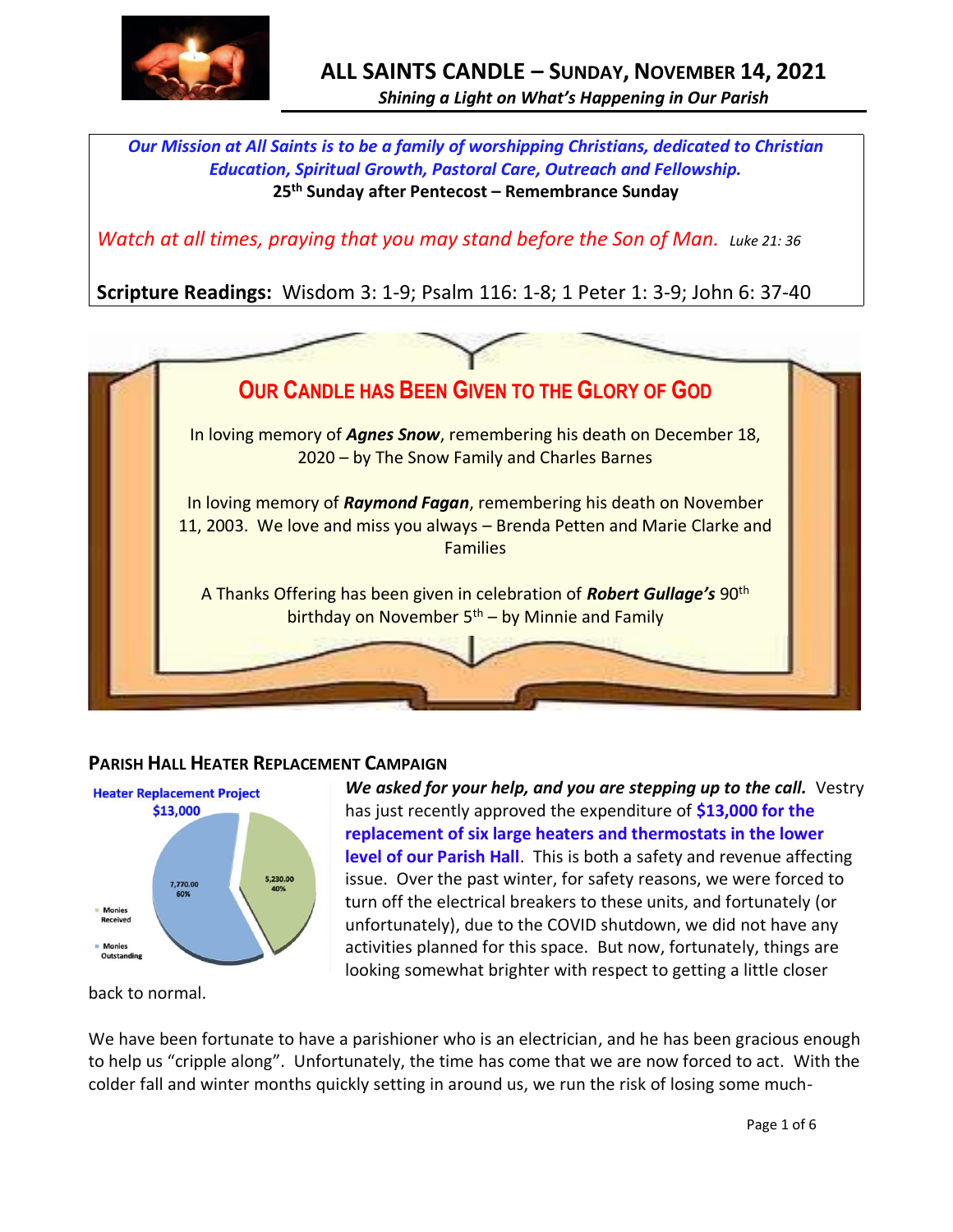needed revenue that we typically generate from this facility. This includes a significant **long-term rental contract, ongoing clinics such as blood collections, flu shots, and COVID vaccinations**, to name just a few. This facility is also used for a number of our own major internal fundraising events such as our Fall Fair, ACW Dinners and Take Outs, and other catered events. As well, our weekly **Wednesday Tea Room Luncheons** could be placed in jeopardy, which in itself would once again be heartbreaking for our Parish.

We have established a special "Capital Donations Account" to track funds that we collect to help pay the costs of this important project. Vestry has received approval from the Diocese to temporarily borrow from one of our AJIF (Anglican Joint Investment Fund) accounts, which will eventually have to be repaid from donated Capital Funds.

We look forward to your continuing support with this special need and ask. You may place an envelope marked "**Heater Replacement Fund**" in the offertory plate, or send along an eTransfer to donations@allsaintsparish.ca with a note indicating "**Heater Replacement Fund**". Or you may simply drop by the Parish Office and use our secure drop-box, or pop into the office itself.

This is so important to the sustainability of our Parish. **THANK YOU** so much!!

All Saints CBS Vestry - Email: [vestry@allsaintsparish.ca](mailto:vestry@allsaintsparish.ca)

# **FALL FAIR – THURSDAY, NOVEMBER 11TH**



We are so delighted that we are once again able to host our annual **Fall Fair**, even though we must adhere to a number of COVID restrictions. All tables for the Roast Beef Supper and the card game must be pre-booked for your family bubble. As well, you are required to bring along your proof of vaccination QR code, and your photo ID (if you are unknown to the folks on the

door).

We look forward to your donations of:

- Crafts, baked goods, and any new quality items that may be used for both the fair tables upstairs, as well as our online auction
- We would also appreciate any donations of potatoes, turnip, and carrots etc. for our Soup Luncheon, as well as our Roast Beef Dinner

#### **The current schedule of activities on November 11th is as follows:**

- 12:00pm All doors open, both upstairs and downstairs
- 12:00pm to 2:00pm in the Lower-Level Parish Hall Soup & Sandwiches at a cost of \$10
- 12:00pm to 4:00pm in the Upper-Level Parish Hall All sales of goods
- 5:00pm in the Lower-Level Parish Hall Roast Beef Dinner at a cost of \$20, followed by a game of cards at a cost of \$5

For any inquiries, please call one of the following: Enid at 682-9367, Aura at 682-3775, Barb at 834- 4795, or Dot at 834-5052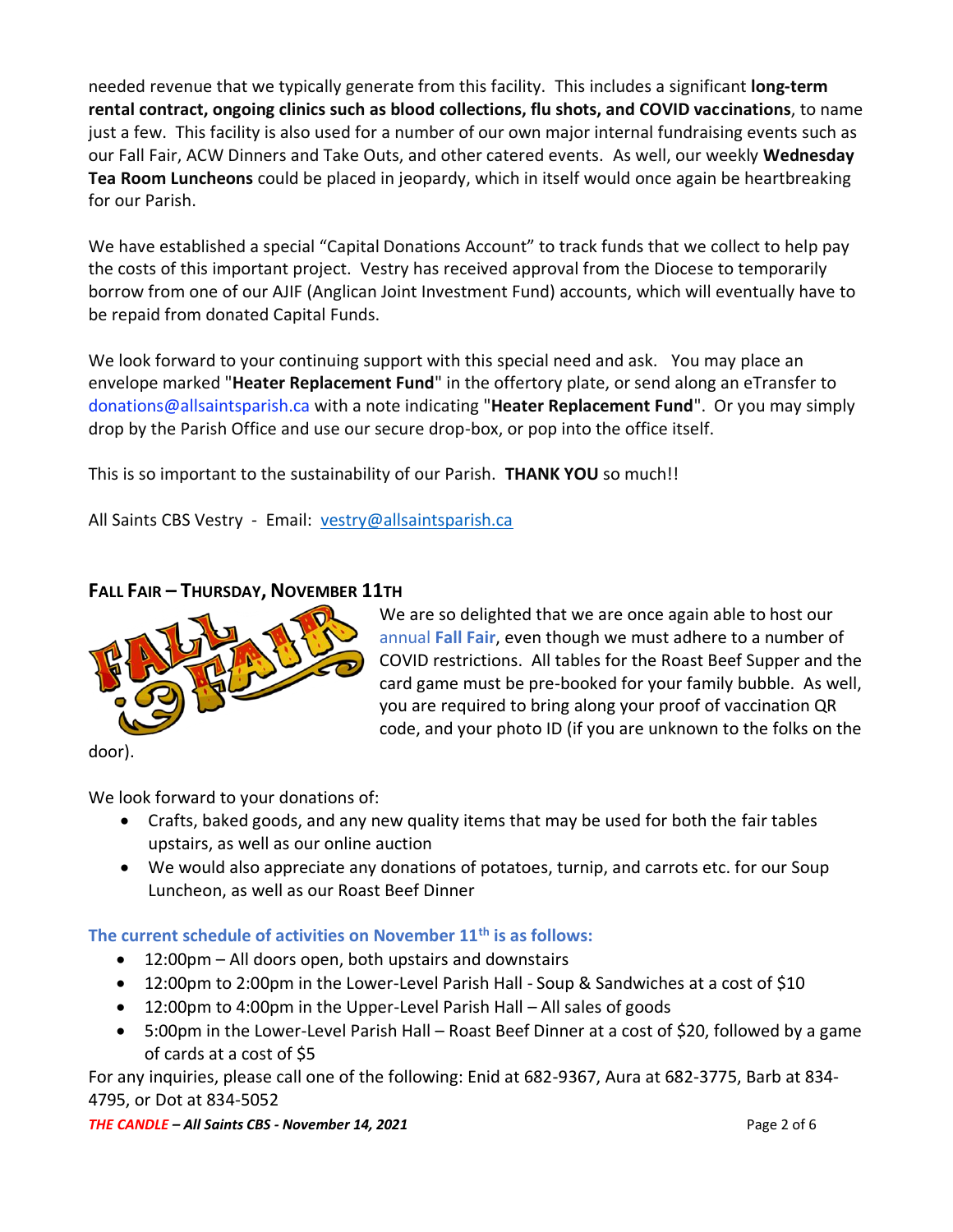On **Saturday, November 27th**, we will be hosting **cold plate take outs** consisting of a **combination of Roast Beef and Ham**. The cost is only \$15, and due to COVID regulations, pre-ordering the meals are required. Pick-up begins at 11:00am at the lower level of the Parish Hall. To place your order, please call Enid at 682-9367, Carol at 834-2284, or Aura at 682-3775. Please pass this along to family, friends, and co-workers.

Thank-you for your support !!!

The Fall Fair Committee

#### **CONFIRMATION CLASSES AT ALL SAINTS**

Our next Confirmation Class is on November 21<sup>st</sup> at 2:00pm in the lower level of the Parish Hall. It will be a 2-hour Sunday afternoon session, and will continue again on December 12<sup>th</sup>.



If you have not yet registered, and will be aged 11 years on or before December 31, 2021, please contact Joanne Simfukwe at 682-8103 or [joannesimfukwe@gmail.com](mailto:joannesimfukwe@gmail.com)

Because we had such a great response to confirmation registration, we are now seeking additional companions to help with the program this year. If you are interested, and are able to join our team, please contact Joanne Simfukwe at 682-8103 or [joannesimfukwe@gmail.com](mailto:joannesimfukwe@gmail.com)

#### **\*\*\*UPDATED\*\*\* VACCINATION RECORD POLICY**



*Policy Change:* Where an individual agrees, Parishes are permitted to retain a record of the fact that an individual has provided proof of vaccination, and may rely upon this record to verify proof of vaccination for future occasions. Thus, Parishes may compile a list of people of whom their vaccination status has already been verified, and utilize that list for proof of vaccination without having the individual present such proof every time they attend a gathering in the Parish.

Also, proof of vaccination is not required for children aged 12 to 18 years in order to attend dedicated children's religious or faith based programs. Examples of this would be Sunday School, CLB, Confirmation Classes, Church Youth Group gatherings, and/or children's liturgy such as a Christmas Pageant. Children aged 12 to 18 years are still required to show proof of vaccination when attending regular Sunday worship and gatherings of the Church not specifically organized for children.

#### **PARISH HALL AVAILABLE FOR RENTALS**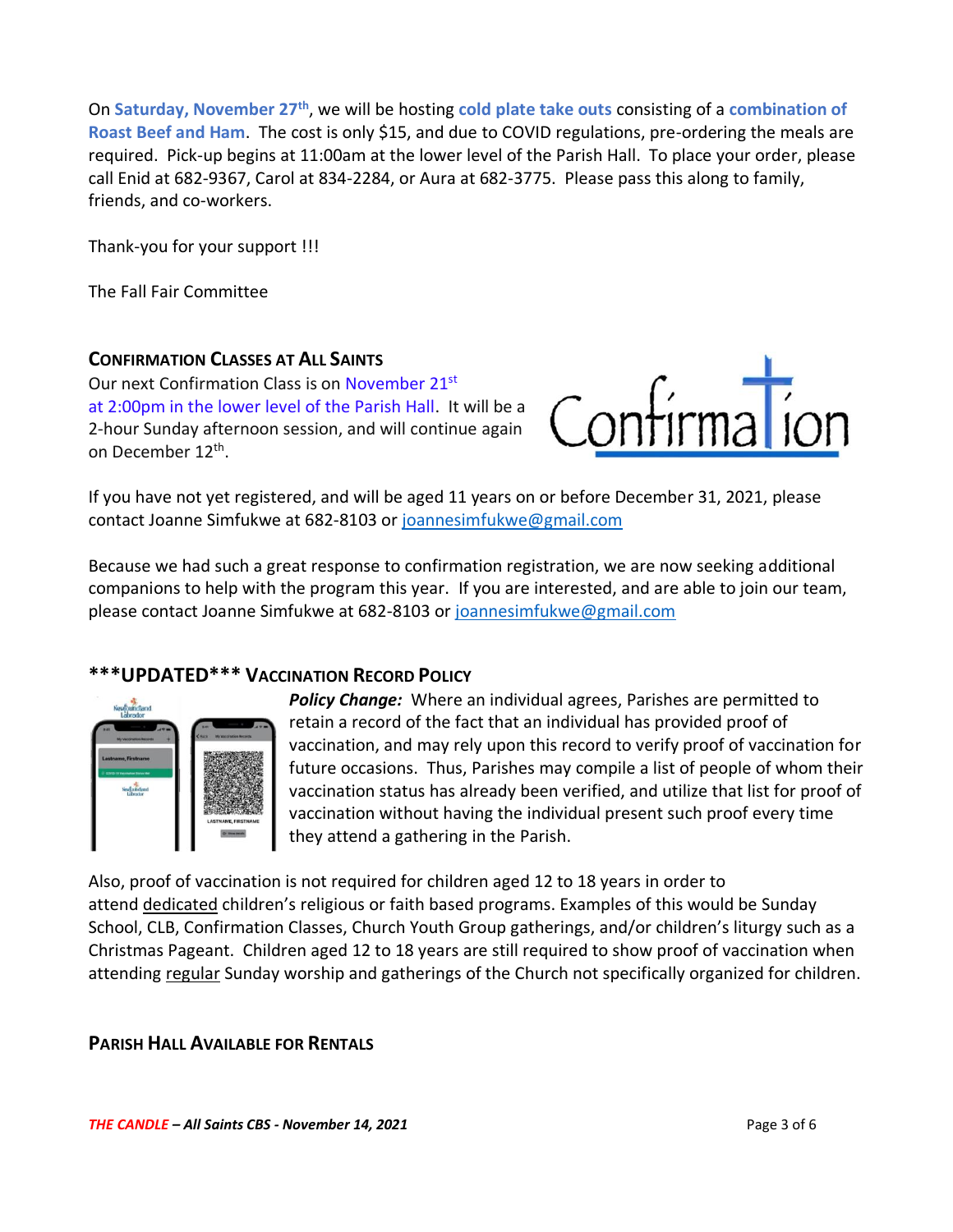We are pleased to announce that our Parish Hall is once again available for rentals. Please make yourself familiar with the new revised guidelines listed below. Also, we encourage you to pass this along to family, friends, and business associates

## **ALL SAINTS TEA ROOM - EVERY WEDNESDAY AT NOON**



We would like to thank all those who continue to attend and support our Tea Room Luncheon every Wednesday at noon. We certainly look forward to seeing you each week for some great food, fun, and fellowship. Please be aware that because of COVID regulations and limited seating capacity, you will have to pre-register. To help us avoid congestion at the door, especially with the unsettling fall weather, please contact Enid Haines at 682-9367, or Aura Farrell at 682-3775.

#### **DO WE HAVE YOUR EMAIL ADDRESS?**

Now, more than ever, email is becoming one of the safest and quickest ways for our Parish to keep you informed. If we do not already have you email address on file, and you are not regularly receiving our bulletins and information updates, we would love for your to provide it to us. Please email it to [communications@allsaintsparish.ca,](mailto:communications@allsaintsparish.ca?subject=eMail%20Address%20Update) or simply [click here](http://allsaintsparish.ca/email_updates) to complete our online email registration form.



### **SPONSORING 'THE CANDLE'**



We would like to remind Parishioners and Friends that you may sponsor our weekly bulletin, **'***THE CANDLE***'**, and have it dedicated in memory of a loved one. Your personal tribute will be prominently posted on the Bible graphic located at the top of the front page, and your kind donation of \$25 would be greatly appreciated.

Additionally, you can honor a loved one by posting your favourite picture, along with a memorial verse, and your kind donation of \$50 for this full-page tribute is greatly appreciated. A paper copy of '*THE CANDLE*' is distributed at all Sunday services, and a digital copy is permanently archived on our Parish website at [allsaintsparish.ca](http://allsaintsparish.ca/thecandle.html)

**CHURCH OFFERTORY ENVELOPES –** We encourage you to continue to use our secure mail drop-slot,

which is located at the top of the stairs, just to the left of the main entrance of our Parish Hall. You may also e-Transfer your offering via Interac simply by emailing it to [donations@allsaintsparish.ca.](mailto:donations@allsaintsparish.ca) And of course, we always encourage you to consider signing up for our eGivings program which automatically deposits your offering at whatever interval you choose and are comfortable with. Simply [click here](http://allsaintsparish.ca/egiving-online-information-form) to register, or go to our website and follow the eGiving notes. If



you have [any](https://wfsites-to.websitecreatorprotool.com/870a5dd5.com/Admin/%7BSK_NODEID__22939341__SK%7D) questions, please email your Finance Team at [finance@allsaintsparish.ca,](mailto:finance@allsaintsparish.ca) or call our Office at 834-4501.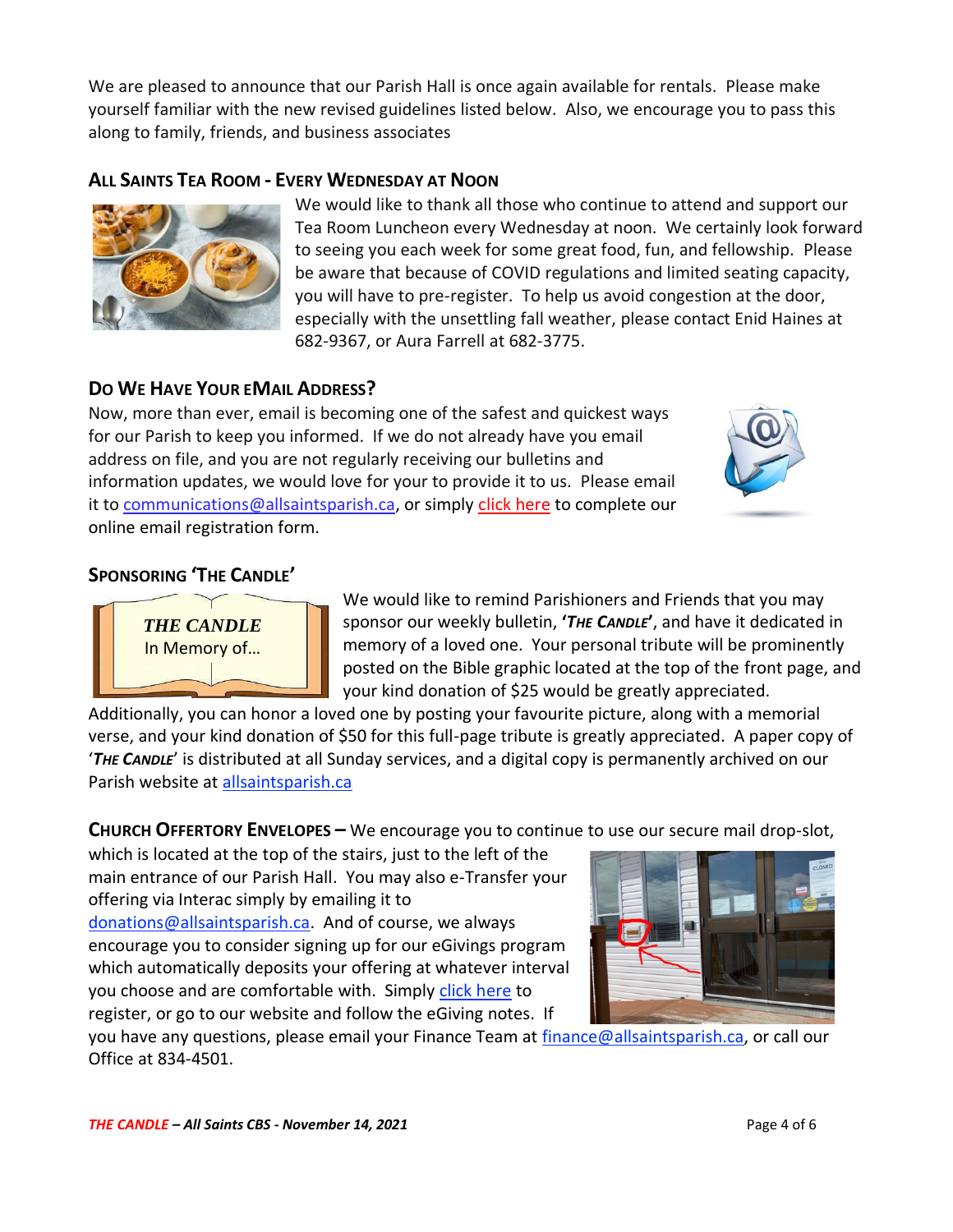#### **REVISED DIOCESAN GUIDELINES FOR WORSHIP AND GATHERING**

On August 10, 2021 the Diocese issued a new Diocesan guidelines document titled, *[The New Has](https://anglicanenl.net/home/wp-content/uploads/2021/08/The-New-Has-Come-August-10-2021.pdf?fbclid=IwAR2_9nhbxB2LEc3XOqAP_nvoRu4G5Mt6NWIYwOEYNI0OtUl0atv2QwCfCY0)*  **[Come](https://anglicanenl.net/home/wp-content/uploads/2021/08/The-New-Has-Come-August-10-2021.pdf?fbclid=IwAR2_9nhbxB2LEc3XOqAP_nvoRu4G5Mt6NWIYwOEYNI0OtUl0atv2QwCfCY0)**, which can be viewed or downloaded [here.](https://anglicanenl.net/home/wp-content/uploads/2021/08/The-New-Has-Come-August-10-2021.pdf?fbclid=IwAR2_9nhbxB2LEc3XOqAP_nvoRu4G5Mt6NWIYwOEYNI0OtUl0atv2QwCfCY0) It is subject to change as further restrictions are eased or reinstated

### **HAVE YOU CONSIDERED ADVERTISING IN ANGLICAN LIFE**

- Our newspaper reaches thousands of people across Newfoundland and Labrador,
- Anglican Life is printed and is available online for even larger readership
- Competitive rates with various sized ads available to meet all your advertising needs

Contact Rev Fred Marshall, Officer of the Anglican Joint Committee at 709-727- 7346, via email at fred.marshall@enljointcommittee.com



#### **IN MEMORIAM - HEATER REPLACEMENT FUND**

- In loving memory of *Raymond Fagan*, remembering his death on November 11, 2003 by Violet & Peter
- In loving memory of *Violet Butler* by Calvin and Family
- In memory of *Derick Kennedy* Herb & Dot Reid
- Remembering *John Butters* by Ruby Lodge #239, Kelligrews

#### **IN MEMORIAM - GENERAL FUND**

• In memory of *Derick Kennedy* – by Jim, Sandra and Tammy Batten

| <b>November 07, 2021</b>                                | <b>Weekly</b> | <b>YTD</b> | Why not consider signing up to our e-Giving<br>program. It's an easy way to ensure you<br>contribute on a regular basis, even during<br>those periods when you are unable to<br>regularly attend church.<br>We also accept E-transfers at<br>donations@allsaintsparish.ca |
|---------------------------------------------------------|---------------|------------|---------------------------------------------------------------------------------------------------------------------------------------------------------------------------------------------------------------------------------------------------------------------------|
| <b>Percent of 2018-2019</b><br><b>Pre-COVID Average</b> | 68%           | 96%        |                                                                                                                                                                                                                                                                           |
| <b>2021 Actual</b>                                      | 2,837         | 148,173    |                                                                                                                                                                                                                                                                           |
| <b>2-year Average Pre-</b><br><b>COVID</b>              | 4,201         | 154,716    |                                                                                                                                                                                                                                                                           |
| <b>Difference</b>                                       | $-1,363$      | $-6,543$   |                                                                                                                                                                                                                                                                           |
| <b>PARISH HALL HEATER PROJECT - \$13,000 Required</b>   |               |            | <b>FUNDS RECEIVED TO DATE:</b><br>\$5,230                                                                                                                                                                                                                                 |

**ALL SAINTS ANGLICAN PARISH CBS** Telephone: 709-834-4501 419 Conception Bay Highway Email: [office@allsaintsparish.ca](mailto:office@allsaintsparish.ca) Conception Bay South, NL, A1X 7A2 Website: [allsaintsparish.ca](http://allsaintsparish.ca/)

*THE CANDLE – All Saints CBS - November 14, 2021* Page 5 of 6 **ADMINISTRATION OFFICE HOURS CLERGY OFFICE HOURS** Monday - Friday **Monday – Friday**